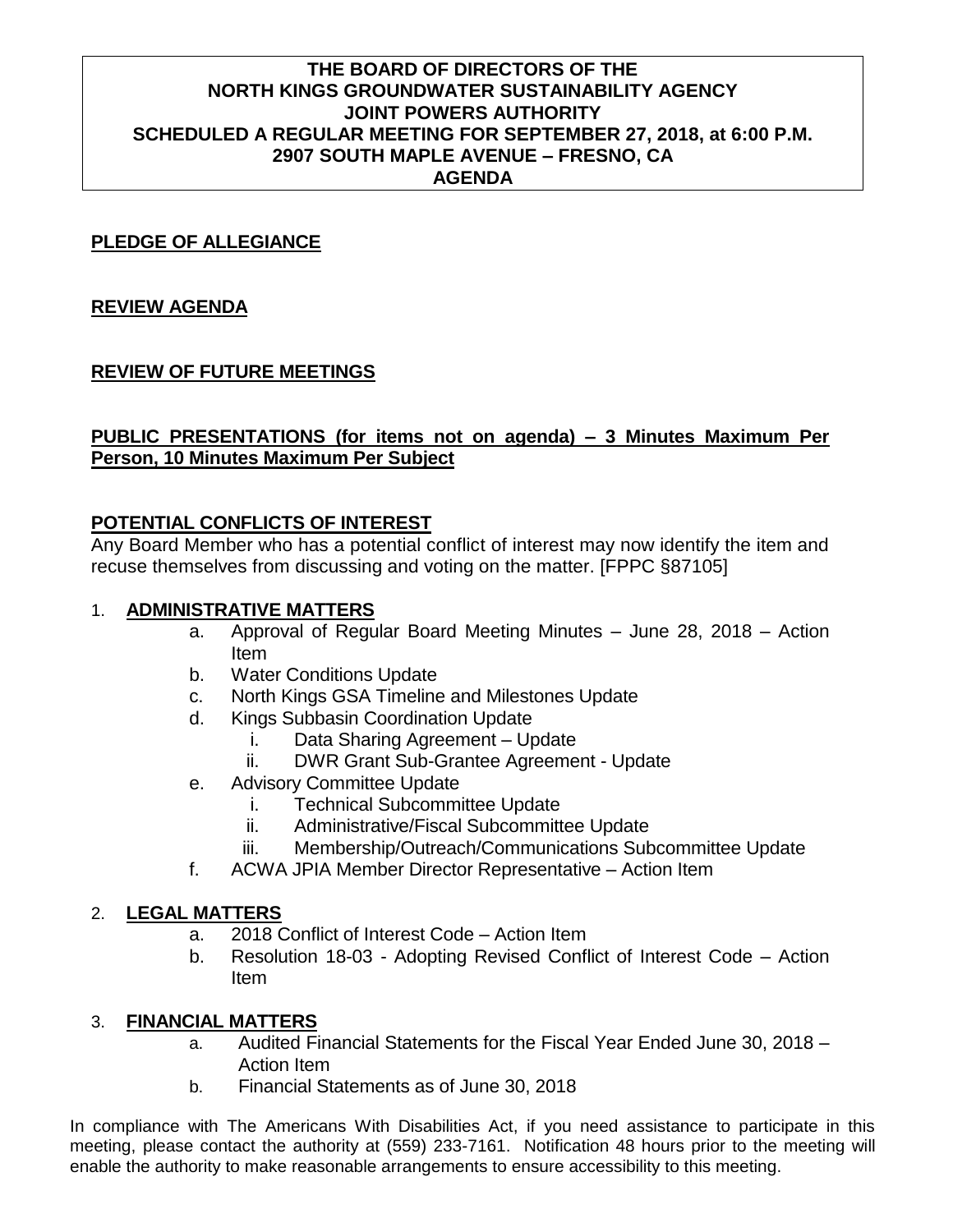#### **THE BOARD OF DIRECTORS OF THE NORTH KINGS GROUNDWATER SUSTAINABILITY AGENCY JOINT POWERS AUTHORITY SCHEDULED A REGULAR MEETING FOR SEPTEMBER 27, 2018, at 6:00 P.M. 2907 SOUTH MAPLE AVENUE – FRESNO, CA AGENDA**

- c. Expense Report for July 1 to September 30, 2018 Action Item
- d. Financial Statements as of September 30, 2018 Action Item

### 4. **EXECUTIVE OFFICER REPORT**

## 5. **DIRECTORS REPORT**

#### **CLOSED SESSION**

Public Employee Appointment – Government Code 54957 Title: Executive Director (Discussion Only)

Conference with Labor Negotiators – Government Code 54957.6 Agency designated representative: Board Chairman Unrepresented employee: Future Executive Director

#### 6. **REPORT ON ACTION TAKEN IN CLOSED SESSION**

#### 7. **ADJOURNMENT**

Note: This agenda is posted pursuant to the provisions of the Government Code commencing at Section 54950. The date of this posting is September 24, 2018. Posting locations are: 1) Fresno Irrigation District Office; 2) FID Website; and 3) Notice Box located in front of 2907 S Maple Avenue – Fresno, CA (24 hour access available on District website and in the mailbox in front of building).

"In accordance with California Government Code Section 54957.5, any writing or document that is a public record, relates to an open session agenda item and is distributed less than 72 hours prior to a regular meeting, will be made available for public inspection in the District offices during normal business hours. If, however, the document is not distributed until the regular meeting to which it relates, then the document or writing will be made available to the public at the location of the meeting."

In compliance with The Americans With Disabilities Act, if you need assistance to participate in this meeting, please contact the authority at (559) 233-7161. Notification 48 hours prior to the meeting will enable the authority to make reasonable arrangements to ensure accessibility to this meeting.